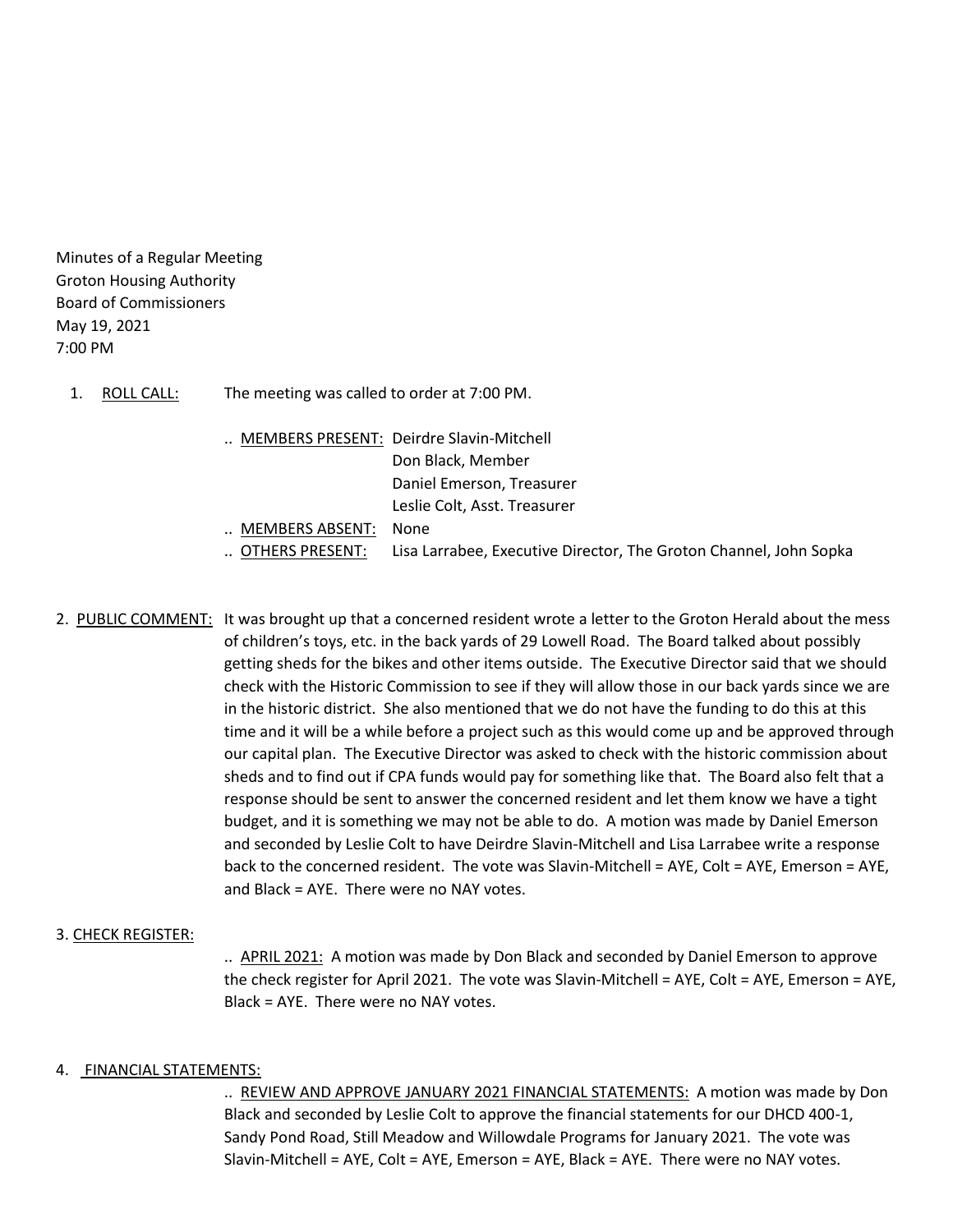Minutes of a Regular Meeting Groton Housing Authority Board of Commissioners May 19, 2021 7:00 PM Page Two

> .. REVIEW AND APPROVE FEBRUARY 2021 FINANCIAL STATEMENTS: A motion was made by Don Black and seconded by Daniel Emerson to approve the financial statements for our DHCD 400-1, Sandy Pond Road, Still Meadow and Willowdale Programs for February 2021. The vote was Slavin-Mitchell = AYE, Colt = AYE, Emerson = AYE, Black = AYE. There were no NAY votes.

> .. REVIEW AND APPROVE MARCH 2021 FINANCIAL STATEMENTS: A motion was made by Daniel Emerson and seconded by Don Black to approve the financial statements for our DHCD 400-1, Sandy Pond Road, Still Meadow and Willowdale Programs for March 2021. The vote was Slavin-Mitchell = AYE, Colt = AYE, Emerson = AYE, Black = AYE. There were no NAY votes.

## 5. APPROVAL OF MINUTES:

.. APRIL 21, 2021, REGULAR MEETING: A motion was made by Don Black and seconded by Leslie Colt to approve the minutes from our April 21, 2021, regular meeting. The vote was Slavin-Mitchell = AYE, Colt = AYE, Emerson = AYE, Black = AYE. There were no NAY votes.

## 6. NEW BUSINESS:

.. COVID-19 UPDATE: The Executive Director told the Board that we are pretty much back to normal operating hours now since things are starting to lighten up on the rules and regulations concerning Covid.

.. NASHUA ROAD INFORMATION: Don Black reported to the Board that he is currently working on getting the Right of First Refusal on the 8.5 acre parcel of land on the east side of Nashua Road. He also said that he met with large, local developers to talk about a trade off plan to possibly build all market rates on our current land and all affordable units on the smaller lot. He spoke with Sheila Harrington who said funding is available now. Don asked the Board if we agree that we keep this project directed toward our locals who need housing, and all agreed that yes, they agree. Dan Emerson said it sounds like an equitable trade off and a good plan. John Sopka said that the bulk of our property is not accessible without crossing wetlands. Don said that we have a land locked parcel, but access cannot be denied. If you cross it, you must replicate it. Deirdre Slavin-Mitchell said that she is also on the Diversity Task Force and a housing summit is being planned. She thinks this will be a topic that will come up.

.. DISCUSS AND APPROVE FORMULA FUNDING AWARED FROM JUNE 30, 2022, TO JUNE 30, 2024: The Executive Director presented to the Board our Formula Funding award from June 30, 2022, to June 30, 2024, with a plus change of \$63,530.00. She explained we are getting basically \$31,000 for each fiscal year. A motion was made by Don Black and seconded by Leslie Colt to approve the formula funding award as presented. The vote was Slavin-Mitchell = AYE, Colt = AYE, Emerson = AYE, Black = AYE. There were no NAY votes.

.. DISCUSS WITH BOARD PER DIEM OFFICE HELP: The Executive Director told the Board that she has hired a temporary administrative staff person due to increasing demand of work that we are under from DHCD due to CHAMP and other various programs they are initiating. She told them this could affect our budget and if they come in, they mind find the new person here.